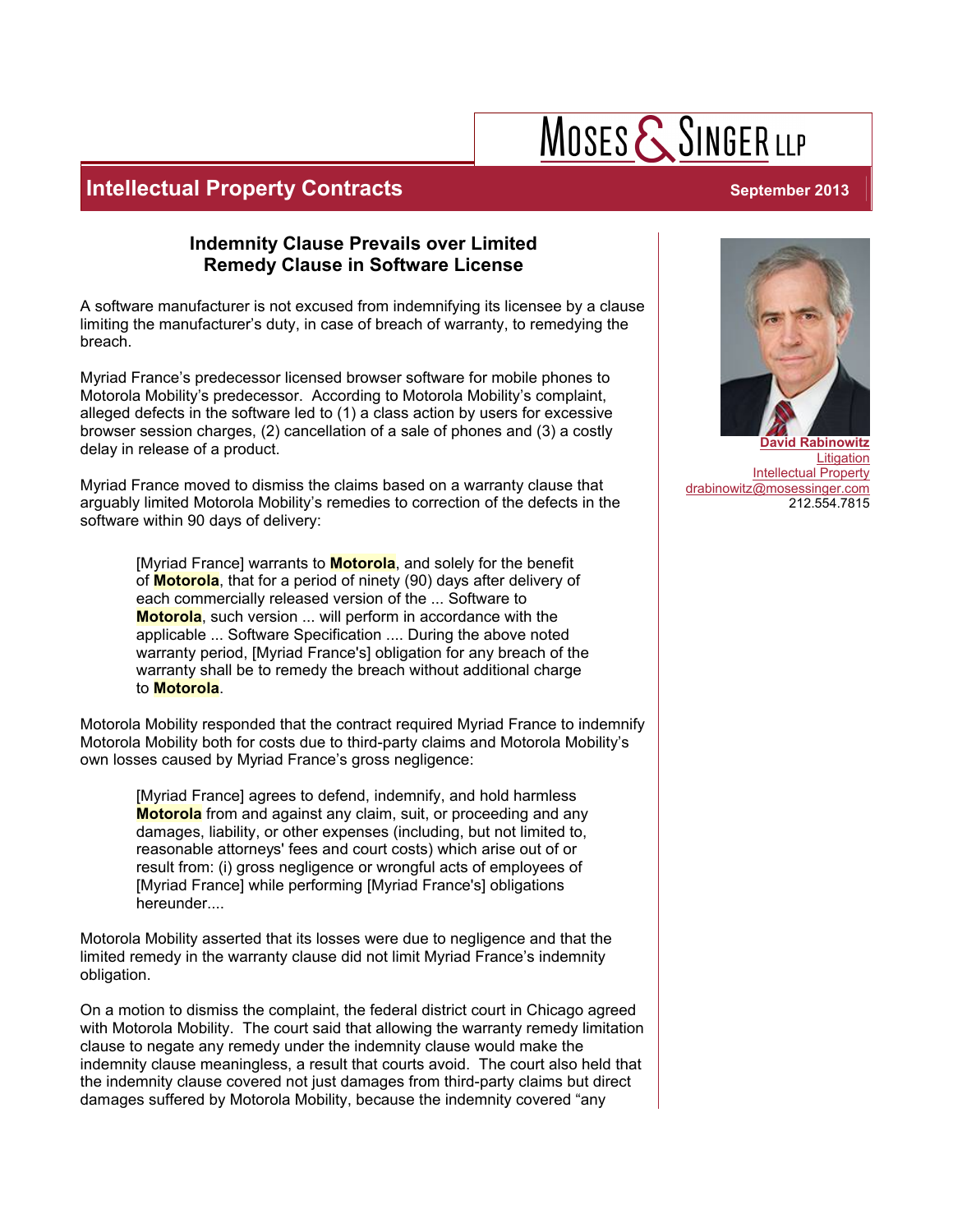claim, suit, or proceeding and any damages, liability, or other expenses." The court applied both Delaware law and California law because the choice of law provision in the agreement had changed in the middle of the relevant events from California to Delaware.

The court in substance left to a later date the issue of whether yet another clause, excluding liability for consequential damages, would affect the damages available to Motorola Mobility, saying that the damages had been pleaded as direct damages and the court would accept that characterization for purposes of a motion to dismiss.

Motorola Mobility might not have the right to recover damages under the indemnity clause, other than for indemnity against third-party claims, under New York law, which was not involved in the case. New York strictly construes indemnity clauses, at least where a party seeks indemnity for legal fees incurred in pursuing its breach of contract claims against the indemnitor. Whether New York would look differently upon a non-third-party claim under an indemnity clause for something other than such counsel fees is not clear.

Because the court dismissed without prejudice the negligence claims for failure to make timely service of the complaint, the court's discussion of the indemnity and limitation of warranty clause was technically dicta, but the court gave its views in anticipation of re-service of the complaint and another motion to dismiss.

*Motorola Mobility, Inc. v. Myriad France SAS***,** 850 F. Supp. 2d 878 (N.D. Ill. 2012)

Please click [here](http://scholar.google.com/scholar_case?case=1210034075784494872&q=motorola+mobility&hl=en&as_sdt=4,323,332) to view the case document. For more information about this alert, please contact David Rabinowitz at [drabinowitz@mosessinger.com.](mailto:drabinowitz@mosessinger.com)

# MOSES & SINGER LLP

Since 1919, [Moses & Singer](http://www.mosessinger.com/) has provided legal services to diverse businesses and to prominent individuals and their families. Among the firm's broad array of U.S. and international clients are leaders in banking and finance, entertainment, media, real estate, healthcare, advertising, and the hotel and hospitality industries. We provide cost-effective and result-focused services in the following areas:

- Accounting Law Practice
- Advertising
- Asset Protection
- Banking and Finance
- Business Reorganization, Bankruptcy and Creditors' Rights
- Corporate/M&A
- Corporate Trust
- Global Outsourcing and Procurement
- Healthcare
- Hospitality
- Income Tax
- Intellectual Property
- Internet/Technology
- Labor, Employment & Employee **Benefits**
- Legal Ethics & Law Firm Practice
- Litigation
- Matrimonial and Family Law
- Privacy and Cybersecurity
- Private Funds
- Promotions
- Real Estate
- Securities and Capital Markets
- Securities Litigation
- Sports & Entertainment
- Trusts and Estates
- White Collar Criminal Defense and Government Investigations